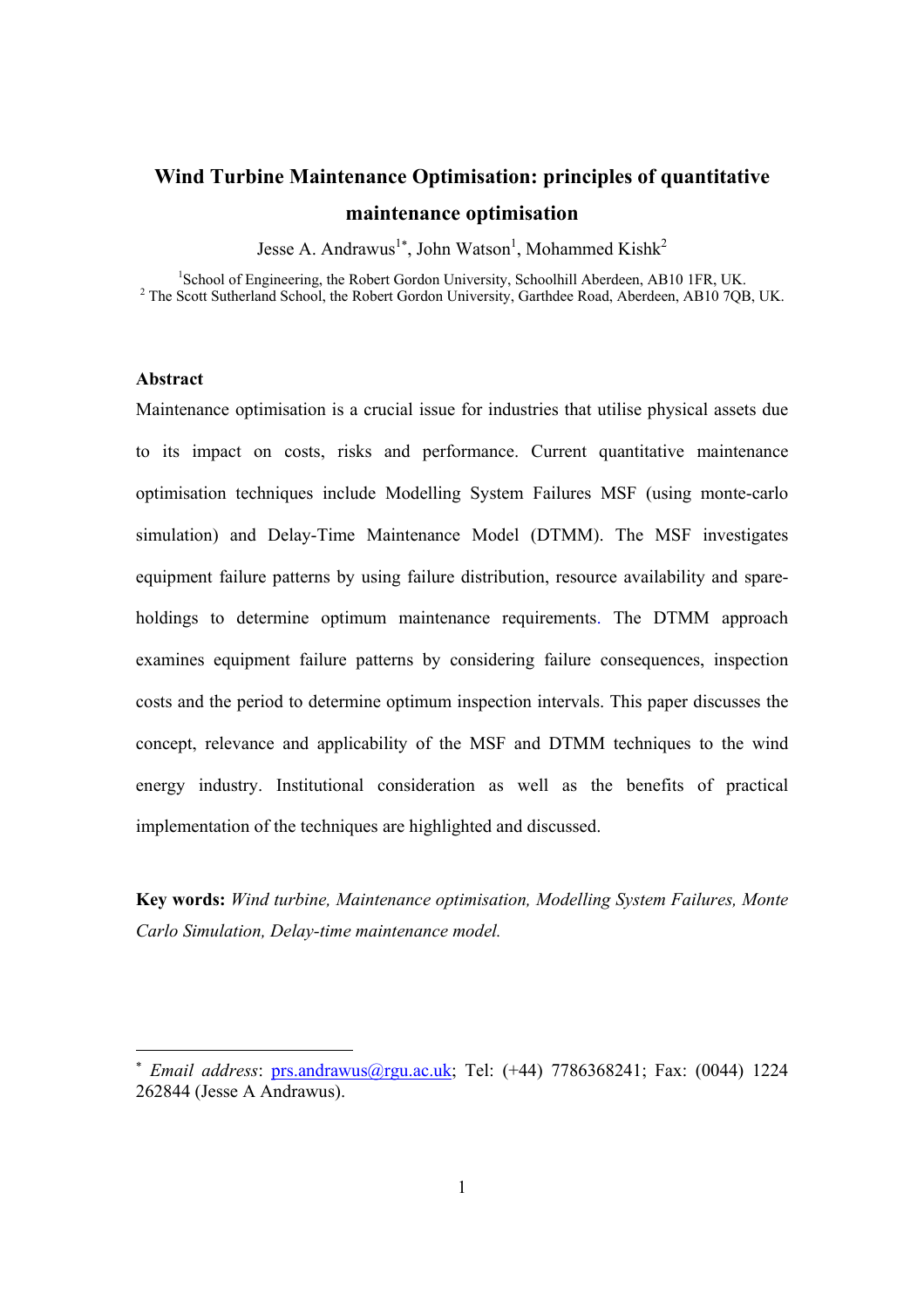#### **1 Introduction**

Wind is becoming an increasingly important source of energy in order to reduce the emission of greenhouse gases and mitigate the effects of global warming. Improvements in the design of wind turbines **[1]** and the ready availability of wind resources in most parts of the world are contributing to the rapid development of the industry. In recent years, the industry has experienced a significant shift in the development of wind farms from onshore to offshore locations **[2]** due to more favourable wind resources and the possibility of installing higher power turbines.

Wind turbines are usually purchased with a 2-5 years all-in-service contract, which includes warranties, and corrective and preventative maintenance strategies [3]. These maintenance strategies (corrective and preventative) are often adopted by wind farm operators at the expiration of the contract period to continue the maintenance of wind turbines [4]. However, Andrawus et al [5] explained the inadequacy of these strategies to meet the current maintenance demands of the wind industry. A hybrid of Reliability Centred Maintenance (RCM) and Asset life-cycle analysis (ALCA) technique [6] was used to determine suitable maintenance strategies for wind turbines. Arthur [7] explains that RCM is a qualitative approach to maintenance optimisation which can be clouded with subjective opinion and experience. Thus, Scarf [8] recommends the incorporation of simple mathematical models which are quantitative in nature into the maintenance optimisation processes of physical assets. Given these limitations of RCM, this paper discusses the concept and relevance of two quantitative maintenance optimisation techniques to the wind industry. It proposes practical applications of the approaches to assess the failure characteristics of wind turbines and to optimise the maintenance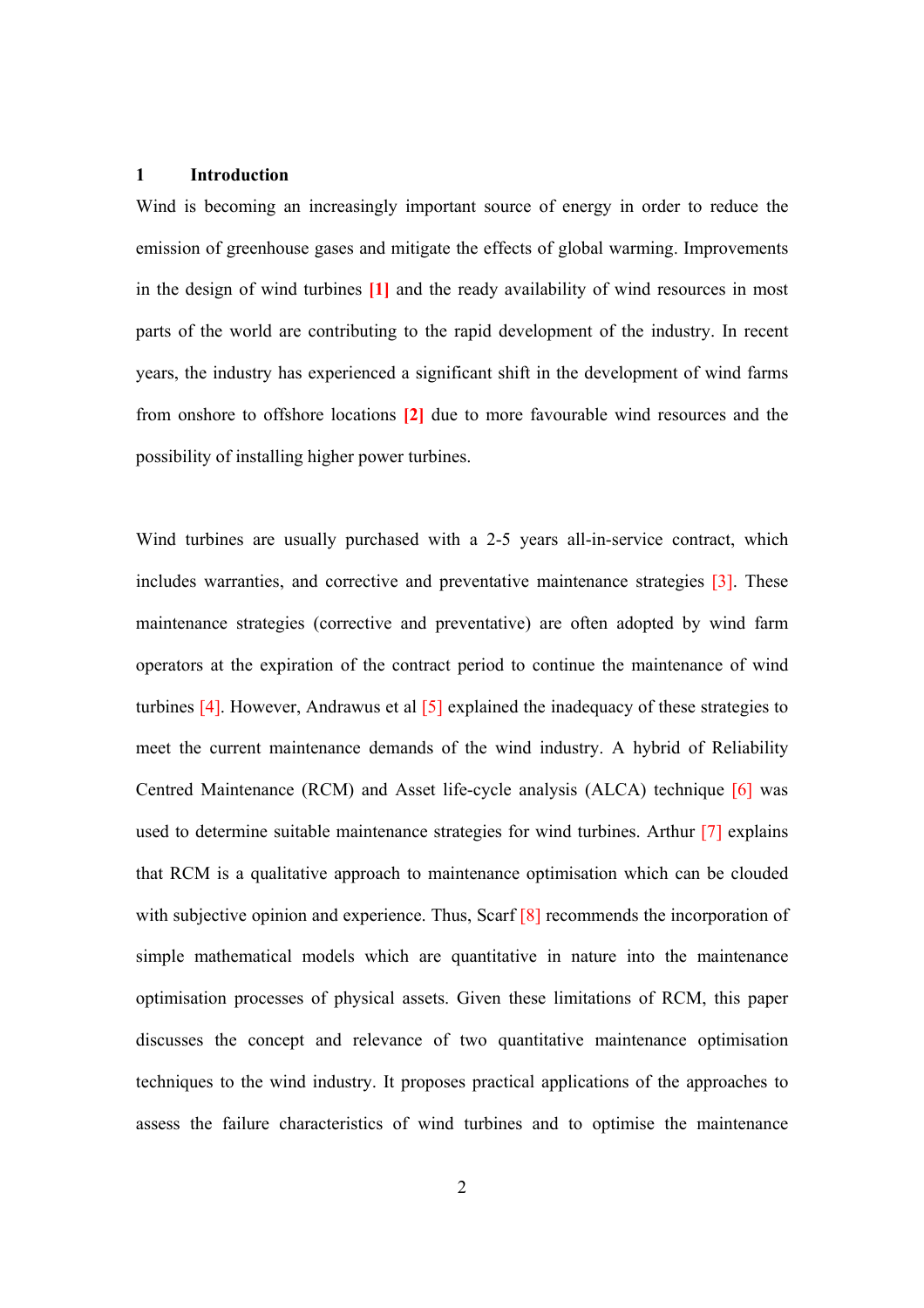activities on wind farms. Finally, the benefits of maintenance optimisation are presented with the necessary conclusions and suggestions for future work.

# **2 Maintenance Optimisation**

Maintenance can be defined as "…*the combination of all technical and associated administrative actions intended to retain an item or system in, or restore it to, a state in which it can perform its required function"* [9]. Maintenance optimisation is *"…a process that attempts to balance the maintenance requirements (legislative, economic, technical, etc.) and the resources used to carry out the maintenance program (people, spares, consumables, equipment, facilities, etc.)"*[10]. Basically, the main purpose of maintenance optimisation is to determine the most cost-effective maintenance strategy. This strategy should provide the best possible balance between direct maintenance costs (labour, materials, administration) and the consequences or penalty of not performing maintenance as required (i.e. labour, materials, administration, loss of production and anticipated profit etc) without prejudice to Health, Safety and Environmental (HSE) factors. The concept of maintenance optimisation is illustrated conceptually in Figure 1.



**Figure 1 Maintenance Optimisation Concept**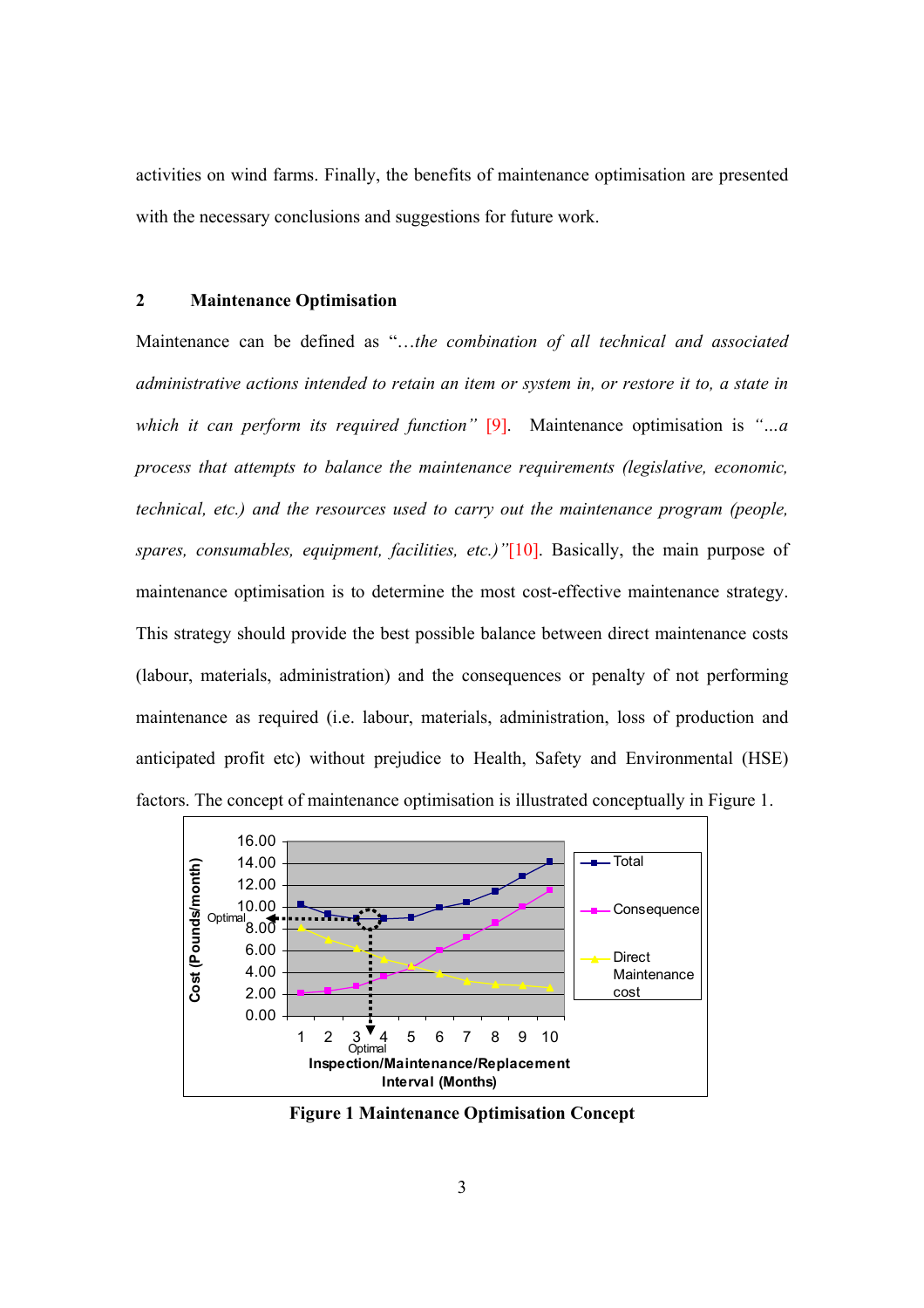Evidently, carrying out maintenance activities such as inspection, preventative maintenance, and replacement of components more frequently, increases the direct cost of maintenance. Thus, the risk exposure or the consequences of not performing maintenance activities as required, reduces. However, the less frequent the maintenance activities, the lower the maintenance cost, and the higher the risk exposure. Optimisation deals with the interaction between these factors and aims to determine the optimum level. This is usually obtained at the lowest point on the total combination of the key variables, where maintenance activities are carried out at the lowest total impact (optimal cost and interval) as shown in Figure 1.

The optimisation of wind turbine maintenance is a promising way to maximise the return on investment in wind farms over a defined period, given that, "*the net revenue from a wind farm is the revenue generated from sale of electricity less operation and maintenance (O&M) expenditure*" [11]. Therefore, the wind industry has a clear opportunity to consider the strategic importance of maintenance optimisation and to proactively realise the benefits that are available through practical implementation of optimal maintenance strategies over the life-cycle of wind farms. Essentially, there are two approaches to maintenance optimisation; qualitative and quantitative. The latter is the focal point of this paper while bearing in mind that optimisation process is not a one-off procedure but a continuous process which requires periodic evaluation of performance and improving on the successes of the past.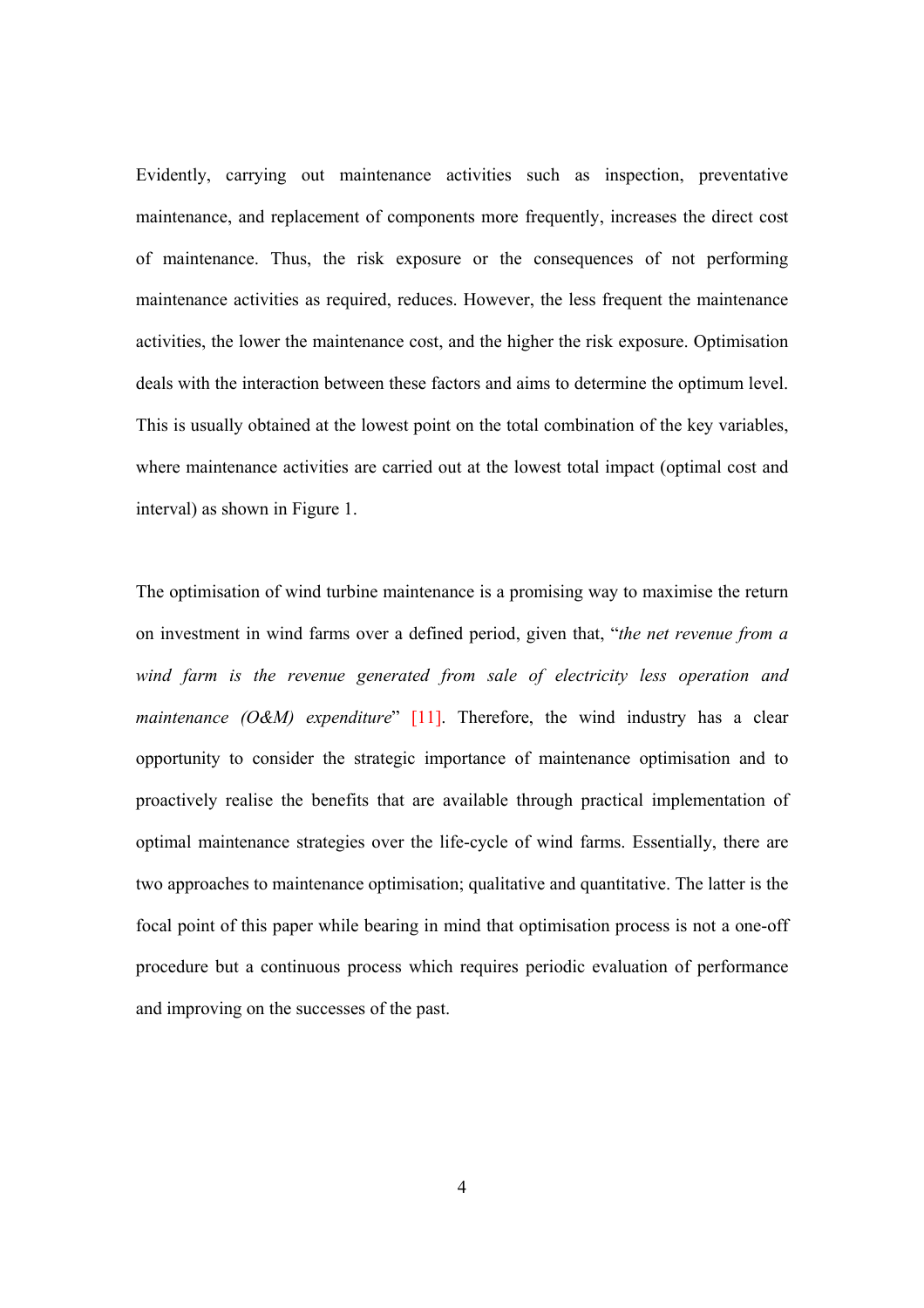#### **3 Quantitative Maintenance Optimisation**

Quantitative maintenance optimisation (QMO) techniques employ a mathematical model in which both costs and benefits of maintenance are quantified and an optimum balance between both is obtained [12]. There are a number of QMO techniques in the field of Applied Mathematics and Operational Research, for example, Markov Chains and Analytical hierarchy processes [13]; Genetic Algorithms [14] etc. However, most of the approaches are criticised for being developed for mathematical purposes only and are seldom used in practical asset management to solve real-life maintenance problems [12]. Furthermore, Arthur [7] observed that, *"…quantitative maintenance optimisation can be clouded through the rigorous data demands of mathematical modelling and these same models require data that is often unavailable"*.

Modelling System Failures (MSF) has been recommended as the best approach to assess the reliability and optimise the maintenance of mechanical systems [15]. Delay-Time Maintenance Model (DTMM) [8] is well-known for its simplistic mathematical modelling and has been applied practically to optimise the inspection intervals of some physical assets with considerable success. Arthur [7] has employed it to optimise inspection intervals for and Oil and Gas water injection pumping system. The approaches of the two QMO are now discussed in more detail.

#### **4 Modelling System Failures and Monte Carlo Simulation**

This technique investigates the operations and failure patterns of equipment by taking into account failure distribution, repair delays, spare-holding, and resource availability to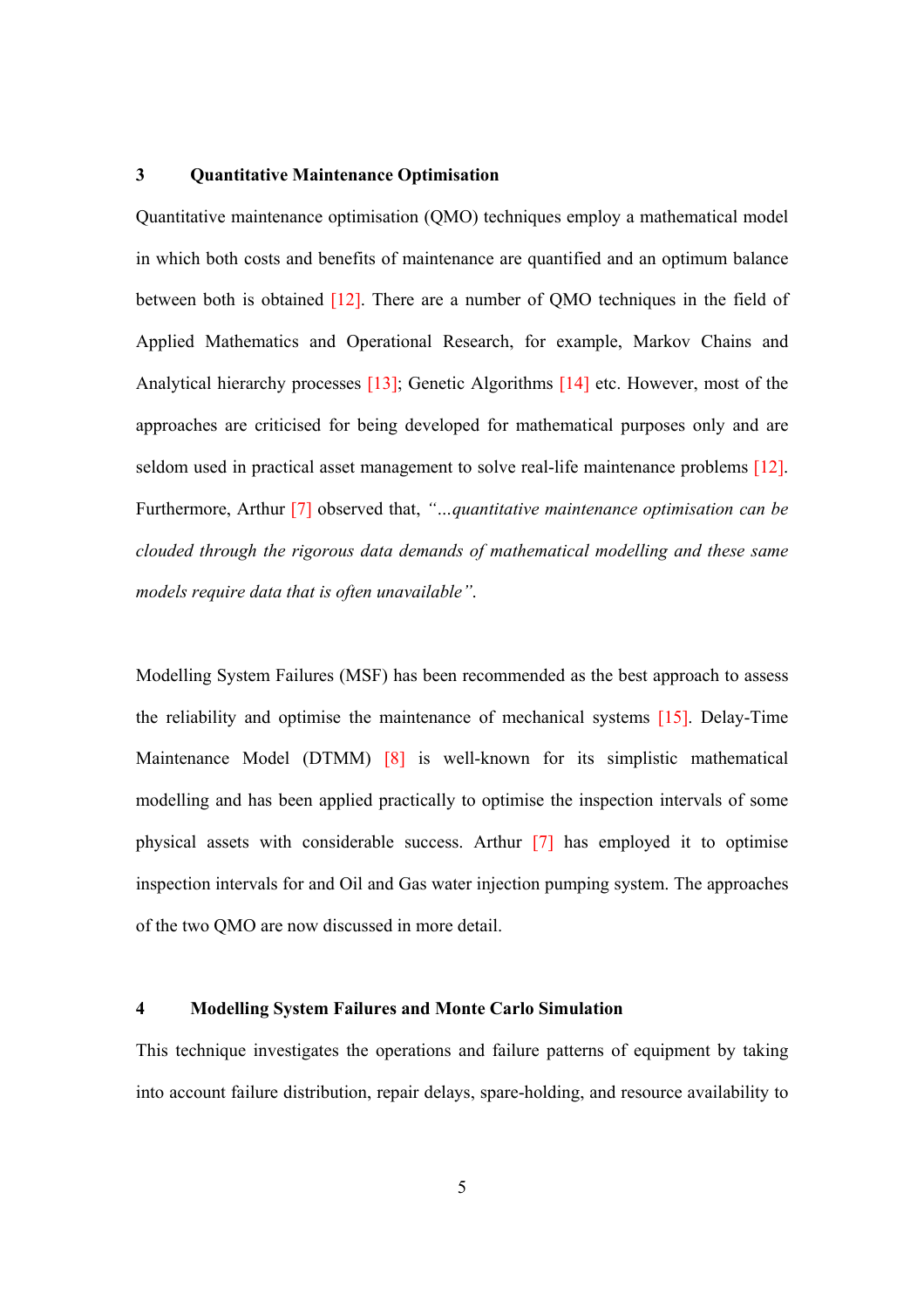determine optimum maintenance requirements [15]. The first step in the approach is to identify a suitable *statistical distribution* that will best fit the assessed failure characteristics of the physical asset. Secondly, a suitable *parameter estimation* method is selected to calculate the parameters of the identified statistical distribution. Then, the calculated parameters are used to build a Reliability Block Diagram (RBD) which permits the use of Monte Carlo simulations to determine the optimal levels of key maintenance variables such as costs, spare holdings, the level of reliability and availability required etc.

### **4.1 Statistical Distributions**

Fundamentally, there are three failure patterns that describe failure characteristics of mechanical systems [15]. These include reducing, constant and increasing failures as illustrated in Figure 2. The figure displays a curve usually referred to as a *hazard rate* or most commonly a *bath-tub curve*. The reducing failure pattern usually known as the *infant mortality* denotes failures that occur at the early-life of equipment and the likelihood of occurrence reduces as the age of the equipment increases. The constant failure pattern represents failures that are independent of equipment age, that is, the likelihood of occurrence is invariable through out the life-cycle of the equipment. Lastly, the increasing failure pattern commonly referred to as *wear-out* symbolises failures that occur at the later life of equipment, that is, the likelihood of occurrence increases with the age of the equipment. It is worth noting, that the bath-tub curves differ for different pieces of equipment in the wind turbine. The reader is referred to [16] for a more detailed study on types of failure pattern.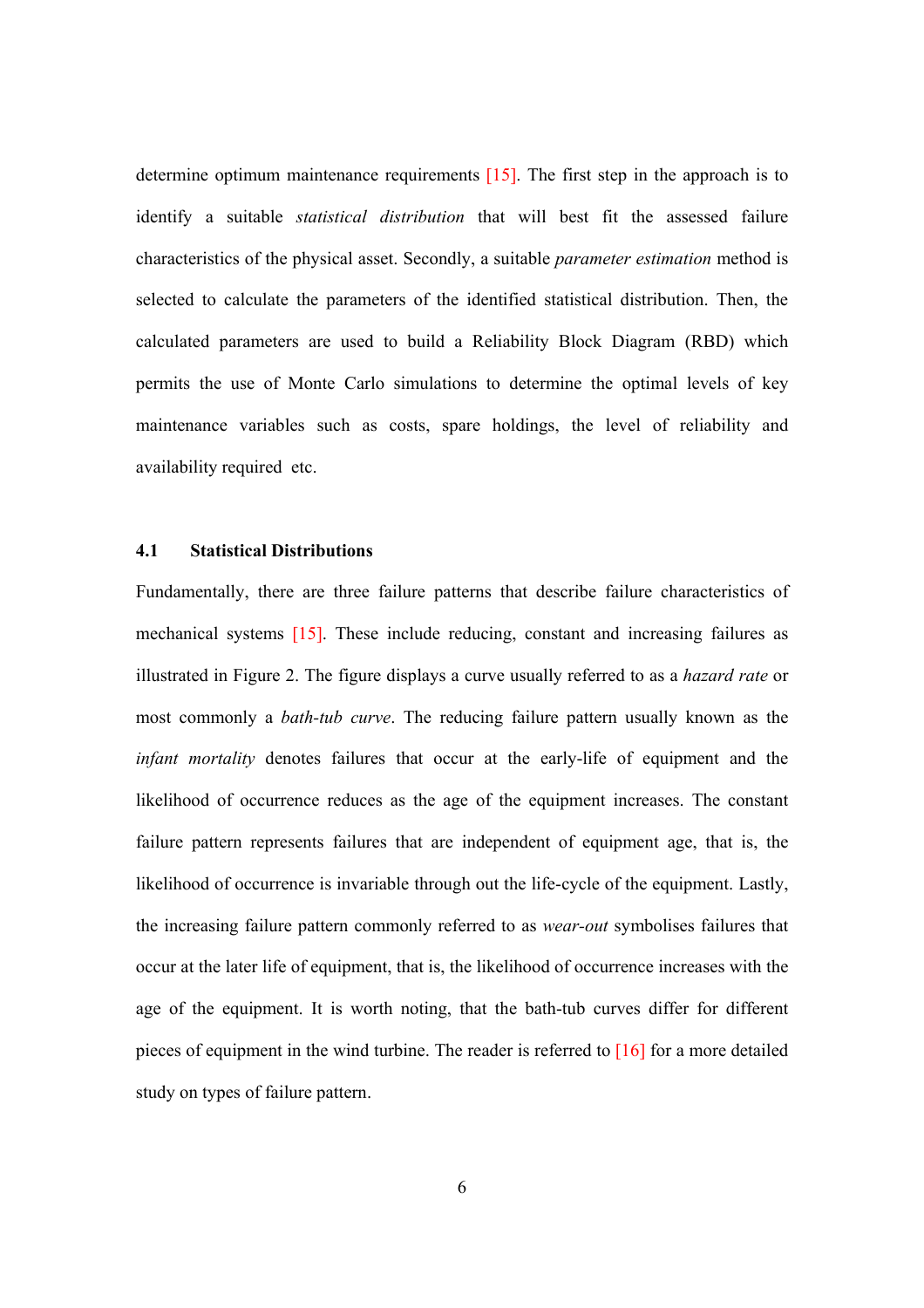

**Figure 2 a 'Bath-Tub' curve showing failure patterns** 

A number of statistical distributions exist to fit the failure patterns afore described. Exponential distribution describes a constant hazard rate [15] while Normal and Lognormal describe the increasing hazard rate [15]. However, the most commonly used distribution is the *Weibull* named after a Swedish engineer Waloddi Weibull (1887-1979) who formulated and popularised the use of the distribution for reliability analysis. The distribution is very versatile as it fits all the three basic patterns of failure. Note that the Weibull distribution is also employed in the analysis of wind speed distribution but this is outside the scope of this paper.

# **4.2 The Weibull Distribution**

This distribution can be represented in 3 different forms; 3-parameter, 2-parameter and 1 parameter. The 2-parameter Weibull distribution denoted by a *probability density function (pdf)* and *cumulative distribution function (cdf)* given in Equations 1 and 2 respectively is considered exclusively.

$$
f(T) = \frac{\beta}{\eta} \left(\frac{T}{\eta}\right)^{\beta - 1} e^{-\left(\frac{T}{\eta}\right)^{\beta}}; T \ge 0, \ \beta > 0, \ \eta > 0
$$
 (1)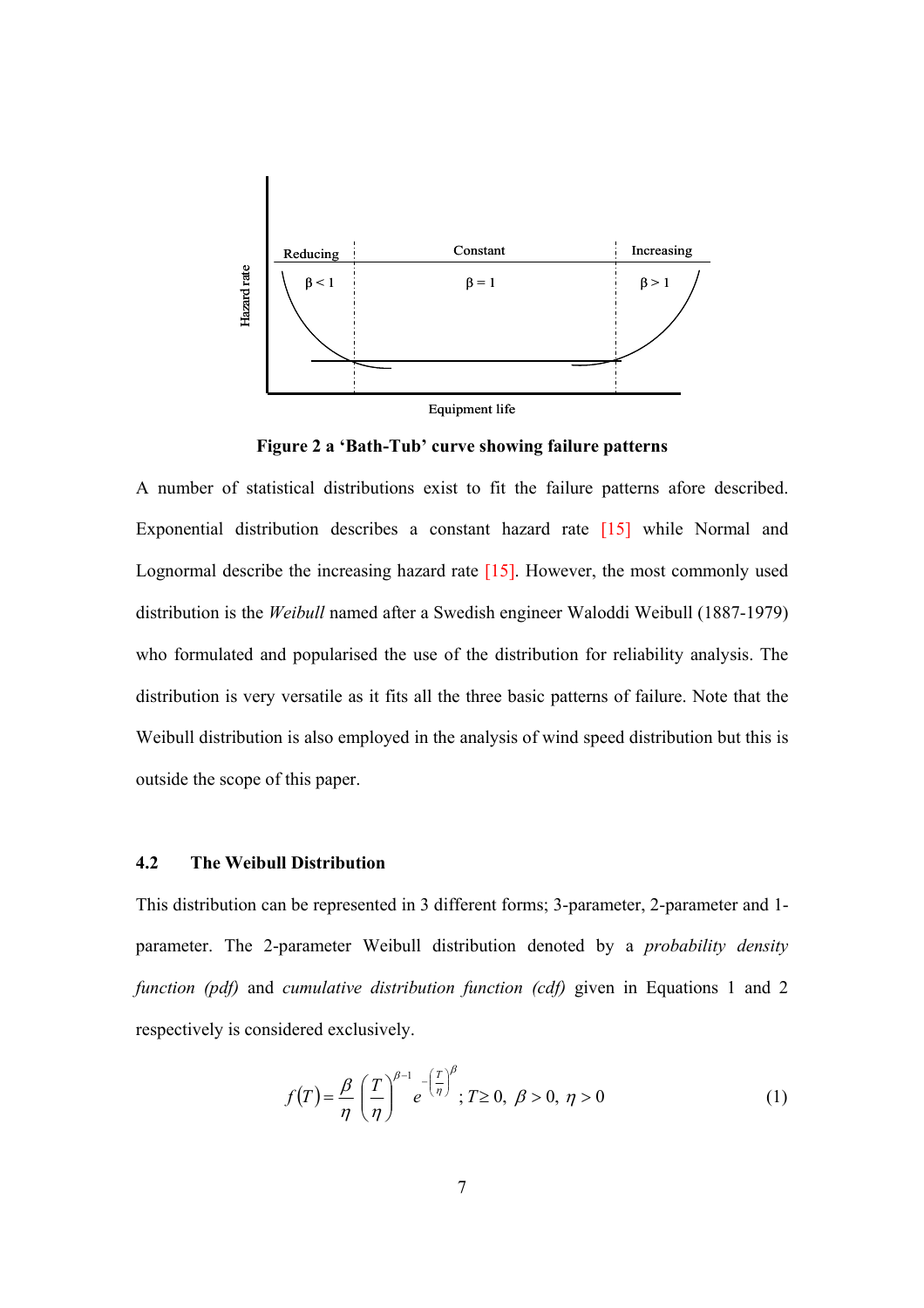$$
F(T) = 1 - e^{-\left(\frac{T}{\eta}\right)^{\beta}}
$$
 (2)

Where  $\beta$  and  $\eta$  represent the *shape* and *scale* parameter respectively. The value of  $\beta$ describes the failure pattern of the equipment. As a general rule,  $(\beta < 1)$  means a reducing failure pattern,  $(\beta = 1)$  signifies a constant failure pattern and  $(\beta > 1)$  indicates an increasing failure pattern, as depicted in Figure 2. Conversely, the scale parameter denotes the characteristic life of the equipment; the time at which there is an approximately  $0.632$  probability that the equipment will have failed  $[15]$ . Estimating the parameters requires a suitable method that will best fit the characteristics of the collated data.

## **4.2 Parameter Estimation Methods**

Common parameter estimation methods include probability plot, regression analysis and Maximum Likelihood Estimation (MLE). The characteristics of data collated influence the estimation method to be used. Field or life failure data are seldom complete as they are often subjected to *suspensions* or *censorings*. An item could have been temporarily removed from the test during the test interval or the test interval could elapse before an item fails. The probability plot and the regression analysis are limited in dealing with data sets containing a relatively large number of suspensions or censorings [17]. The MLE takes into account the times-to-suspension or censoring in the estimation process which makes it a more robust and rigorous estimation method. The process of using the maximum likelihood to estimate the parameters of the weibull distribution when data are censored is discussed in the next subsection.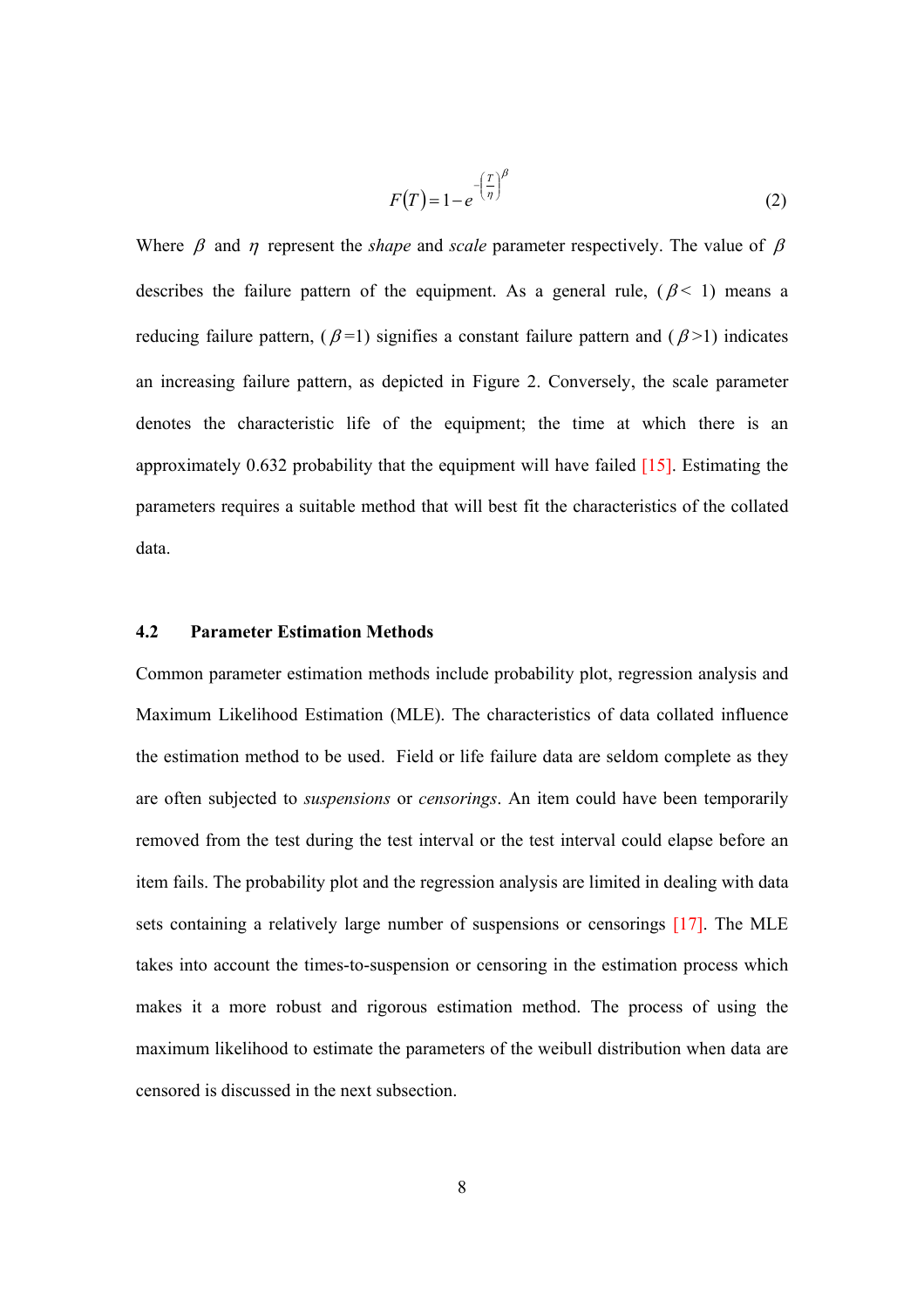#### **4.3 Maximum Likelihood Estimation in the Weibull Distribution**

Consider a random failure sample consisting of multiple censoring or suspension. Suppose that censoring occurs progressively in *k* stages at times  $T_i$  where  $T_i > T_{i-1}$ ,  $i=1,2,....k$  and that at the *ith* stage of censoring  $r_i$  sample specimens selected randomly from the survivors at time  $T_i$  are removed from further observation. If N designates the total sample size and *n* the number of specimens which fail at times  $T_j$  and therefore provide completely determined life spans [17], it follows that

$$
N=n+\sum_{i=1}^{k}r_i\tag{3}
$$

The likelihood function is

$$
L = C \prod_{j=1}^{n} f(T_j) \prod_{i=1}^{k} [1 - F(T_i)]^{r_i}
$$
 (4)

Where *C* is a constant,  $f(T)$  is the *pdf*, and  $F(T)$  is the *cdf*.

Note: Harris and Stocker [18] defined a likelihood function L (α) as "*the probability or probability density for the occurrence of a sample configuration*  $x_1$ , ...,  $x_n$  given that the *probability density f(x;*  $\alpha$ *) with parameter*  $\alpha$  *is unknown i.e. L*  $(\alpha) = f(x_1; \alpha) ... f(x_n; \alpha)$ *"* Substituting equations 1 and 2 in 4

$$
L = C \prod_{j=1}^{n} \frac{\beta}{\eta} \left(\frac{T_j}{\eta}\right)^{\beta-1} e^{-\left(\frac{T_j}{\eta}\right)^{\beta}} \prod_{i=1}^{k} \left[1 - \left(1 - e^{-\left(\frac{T_i}{\eta}\right)^{\beta}}\right)\right]^{r_i}
$$
(5)

Then taking the natural logarithm

$$
\ln L = \sum_{j=1}^{n} \left( \ln \beta - \ln \eta + \beta \ln \left( \frac{T_j}{\eta} \right) - \ln \left( \frac{T_j}{\eta} \right) - \left( \frac{T_j}{\eta} \right)^{\beta} \right) - \sum_{i=1}^{k} r_i \left( \frac{T_i}{\eta} \right)^{\beta} \tag{6}
$$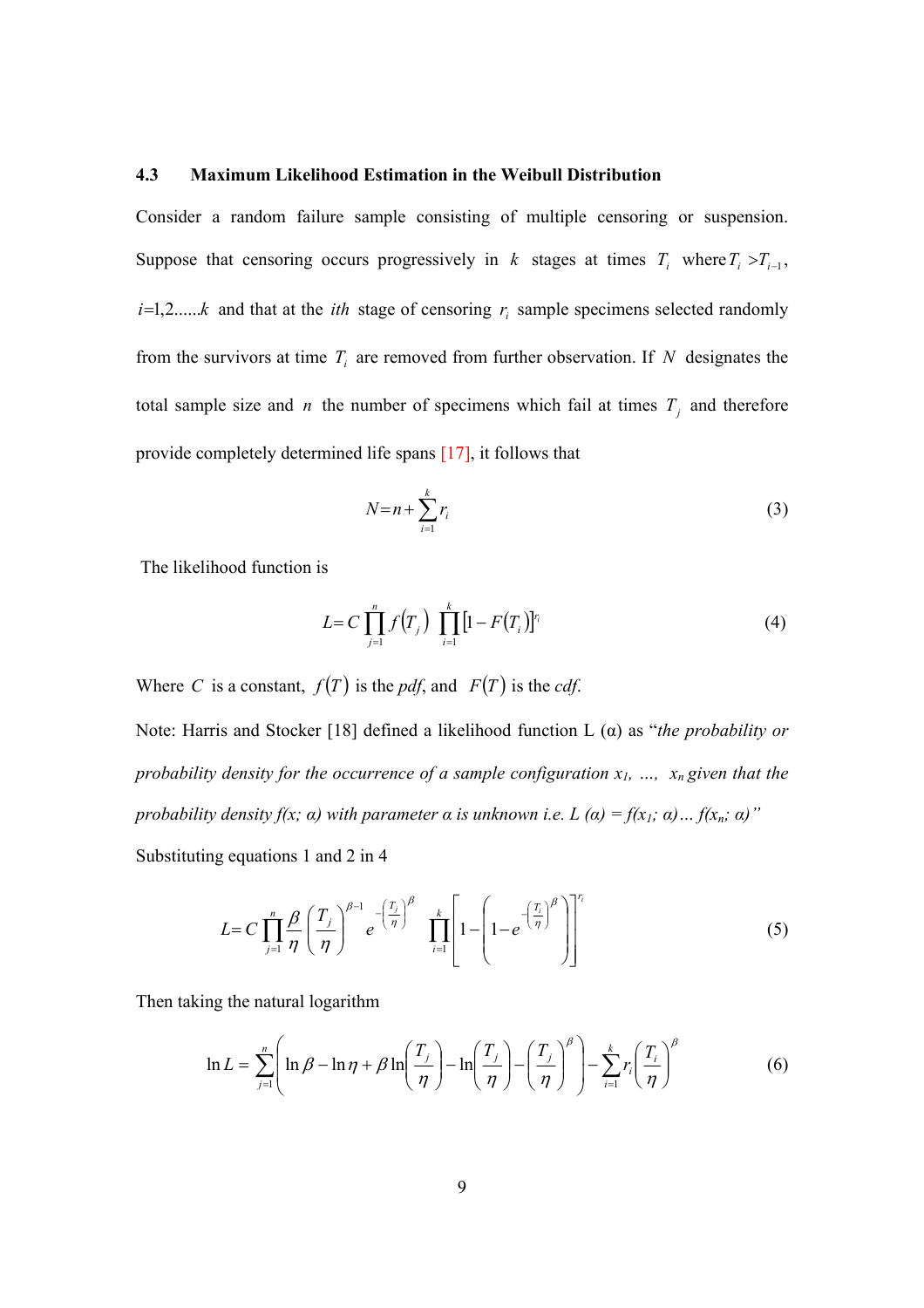Taking the partial derivatives of Equation 6 with respect to  $\beta$  and  $\eta$  will result in Equations 7 and 8. These can be used to estimate the values of  $\beta$  and  $\eta$  respectively. Note that Equation 7 is obtained by equating the partial derivative of  $\beta$  to zero. This allows the maximum likelihood of  $\beta$  to be estimated by using an iterative procedure or trial and error approach. Alternatively, the equation can be programmed in Excel and the estimate obtained easily by using a Micro Soft solver.

$$
\beta(0) = \frac{\sum_{j=1}^{n} (T_j)^{\beta} \ln T_j + \sum_{i=1}^{k} r_i (T)_i^{\beta} \ln T_i}{\sum_{j=1}^{n} (T_j)^{\beta} + \sum_{i=1}^{k} r_i (T)_i^{\beta}} + \frac{1}{\ln \left( \frac{\sum_{j=1}^{n} (T_j)^{\beta} + \sum_{i=1}^{k} r_i (T)_i^{\beta}}{n} \right)} - \frac{1}{n} \sum_{j=1}^{n} \ln T_j \tag{7}
$$
\n
$$
\eta = \left( \frac{\sum_{j=1}^{n} (T_j)^{\beta} + \sum_{i=1}^{k} r_i (T_i)^{\beta}}{n} \right)^{\frac{1}{\beta}}
$$
\n(8)

The estimated values of  $\beta$  and  $\eta$  of each component within a subsystem are used to design Reliability Block Diagrams (RBD) to model the failures of the subsystem. Similarly, the  $\beta$  and  $\eta$  values for each subsystem within a system are estimated to model the failures of the system. For example, consider a wind turbine as a system and the gearbox of the turbine as a subsystem with the following components; shafts, intermediary speed shaft (IMS) bearings, high speed shaft (HSS) bearings, key ways, gear-teeth etc. The β and η of each of the components are estimated to the model the failure behaviour of the gearbox. Similarly, the β and η of each subsystem of the turbine such as the generator, yaw, hub etc are estimated to model the failures of the wind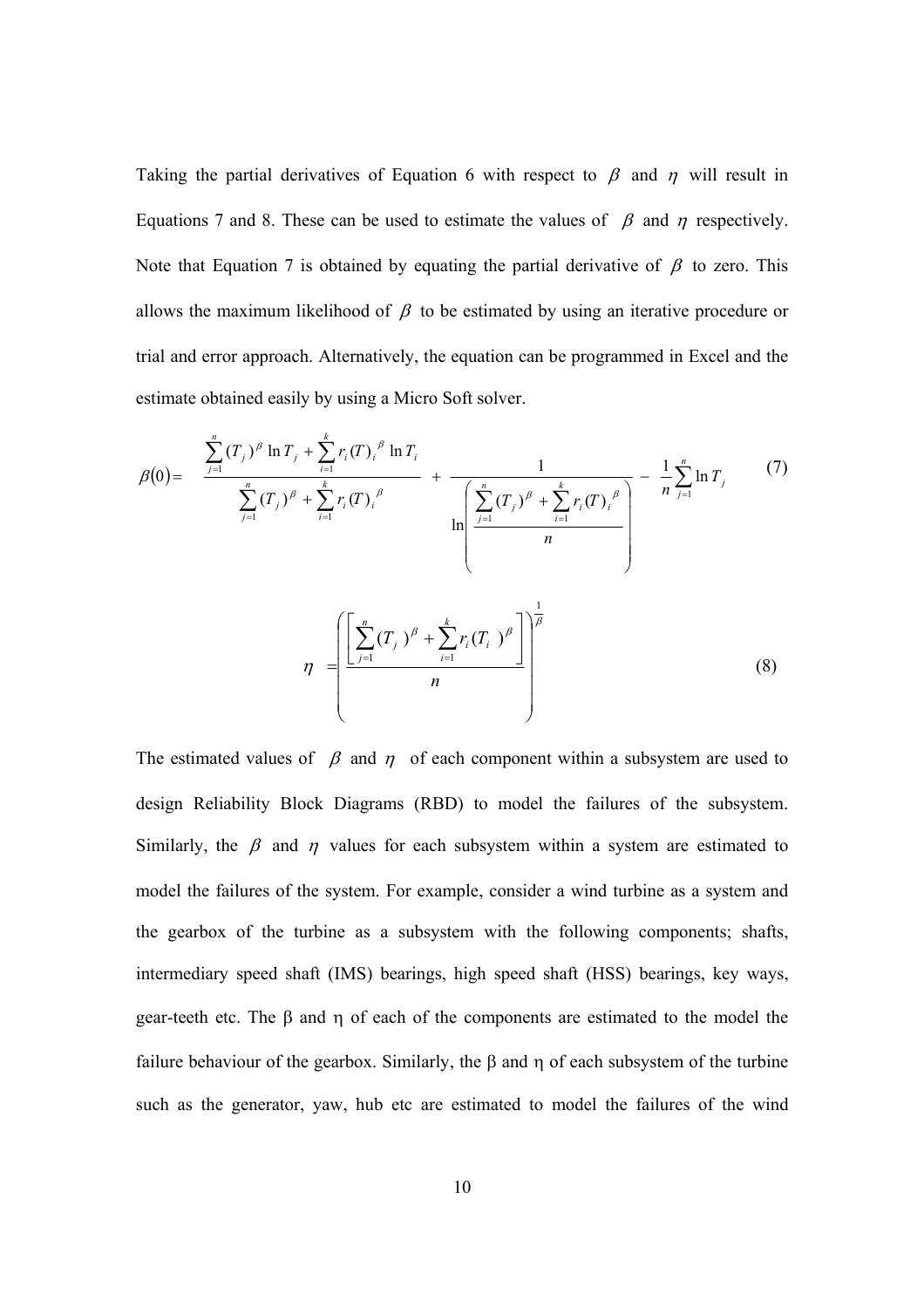turbine. In the modelling, Reliability Block Diagrams (RBD) are designed for the subsystems to incorporate the failure characteristics of the components. Then, the RBD of the subsystems are used to model the failures of the wind turbine as illustrated conceptually in figure 3. Thus, the failure behaviour of the wind turbine can be used in modelling the failure characteristics of a selected wind farm. It is worth noting however, that the modelling processes depend on the availability of failure data to estimate the β and η values for the components and subsystems of the wind turbine. The models are simulated using Monte Carlo simulation software to assess the reliability, availability and maintainability of the wind turbine as well as the wind farm. The effects of different maintenance strategies such as the Failure-Based, Time-Based and Condition-Based on the wind farm model can be assessed to determine the most cost effective strategy by taking into account the costs and availability of maintenance crew and spare holdings.



**Figure 3 Modelling wind turbine failures**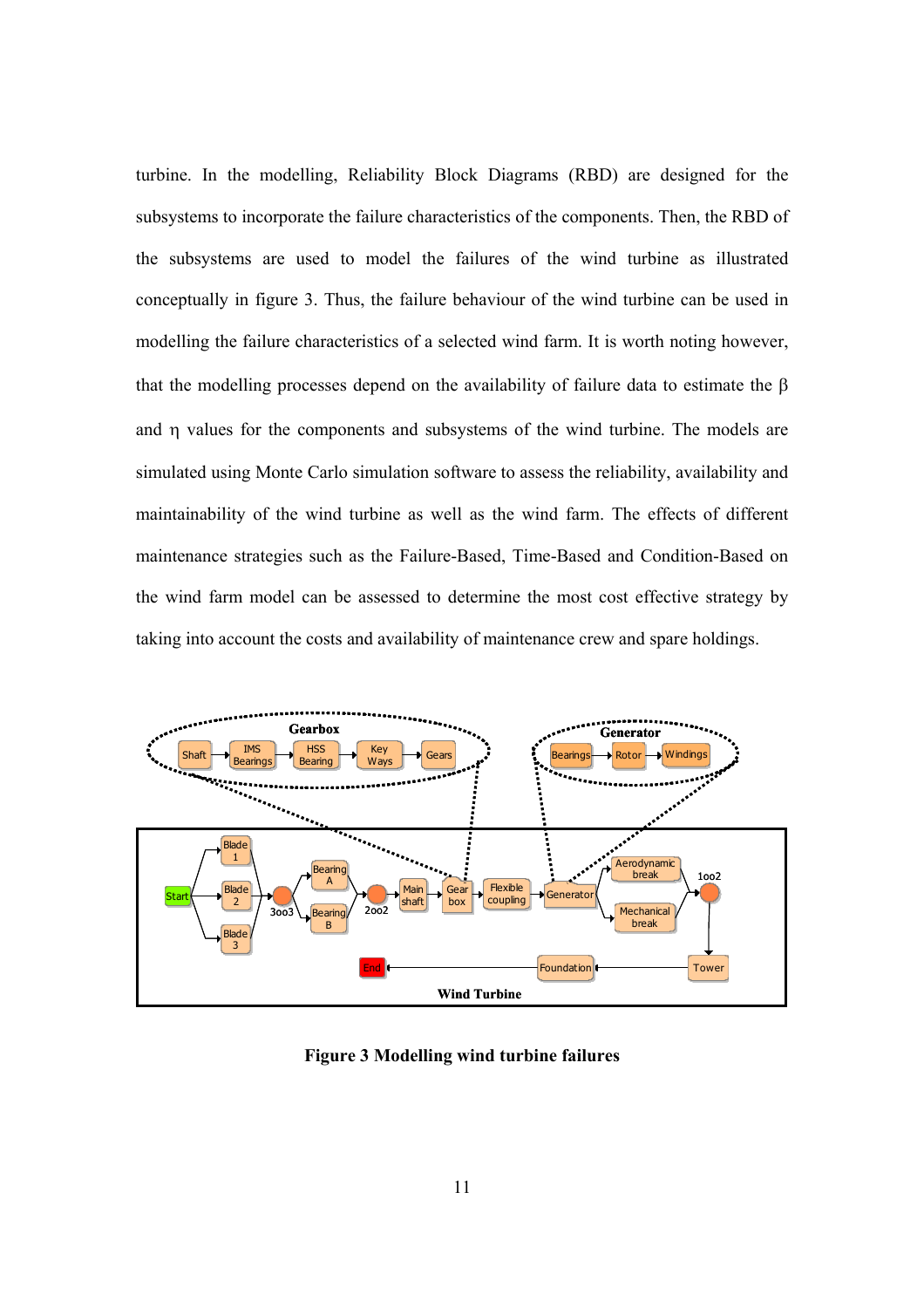#### **5 The Delay-time Maintenance Mathematical Model**

This technique examines equipment failure patterns by taking into account failure consequences, inspection costs and intervals to determine an optimal inspection interval. In [6], suitable Condition Based Maintenance (CBM) actions were selected for wind turbines. The selection was based upon identifiable warning signs that can be measured to assess the actual condition of incipient failures. The availability of reasonable time that permits proactive action to avoid catastrophic events was also taken into account. Therefore, the time taken by an incipient failure to deteriorate from inception to catastrophic event is fundamental to determining maintenance intervals. This is illustrated in Figure 4.



**Figure 4 Potential-to-Functional failure intervals** 

In an RCM approach, P-F intervals are determined subjectively on the basis of engineering judgement and experience [19]. The P-F interval determines the frequency of CBM activities and is usually carried out at a time  $\leq P$ −*F Interval* /2. Moubray [16] suggested five ways to determine P-F intervals for equipment but concludes: "*it is either*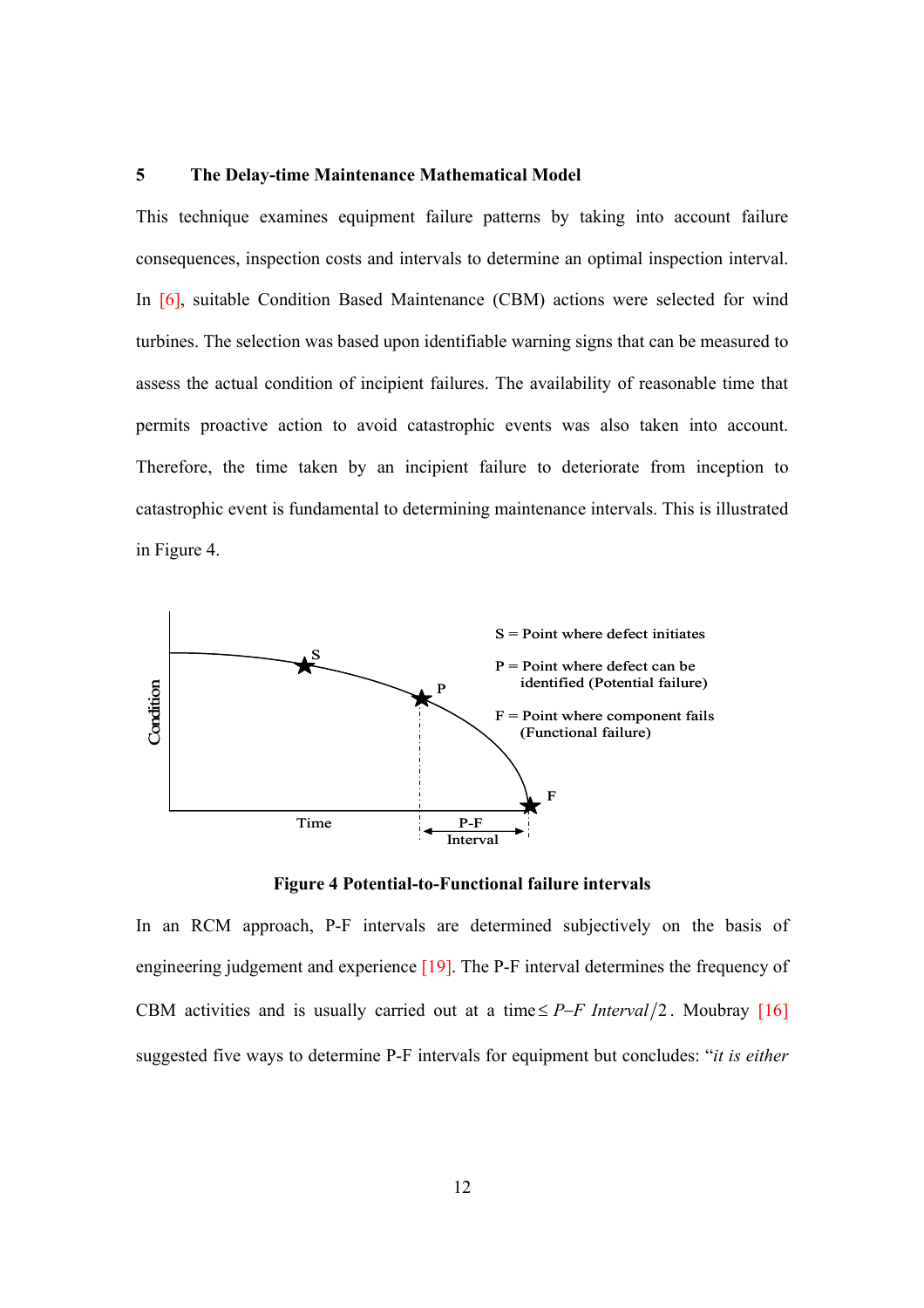*impossible, impracticable or too expensive to try to determine P-F intervals on an empirical basis*".

A simple quantitative mathematical model known as the delay-time maintenance model [8] allows the determination of the optimal inspection interval by taking into account costs, risks and performance. The delay-time is the time between a defect becoming apparent and functional failure actually occurring. This is synonymous to the P-F interval. The concept of the delay-time model is discussed in the next subsection.

## **5.1 Concept of the Delay-time Maintenance Mathematical Model**

This maintenance mathematical model proposes a Poisson process of defects rate of arrival ( $\alpha$ ); exponentially distributed delay-times with mean ( $1/\gamma$ ), and perfect inspection. Perfect inspection permits the detection of all expected failure modes. Note the defects rate of arrival connote complete failure of an item or defects found during inspection. Suppose all the gearboxes of wind turbines in a particular wind farm are subjected to regularly spaced inspections (such as vibration analysis) with inspections occurring every  $\Delta$  in the interval [0, T]; where T is a multiple of  $\Delta$  as shown conceptually in figure 5. Two defect arrival scenarios  $(F_1$  and  $F_2)$  underpinning the principles of the delay-time mathematical model are shown in the figure. Incipient failure  $F_1$  occurs between inspection intervals, is detected at the next inspection 2∆ which is then followed by a repair or  $F_2$  occurs, fails catastrophically at t<sub>i</sub> before the next inspection 3 $\Delta$ .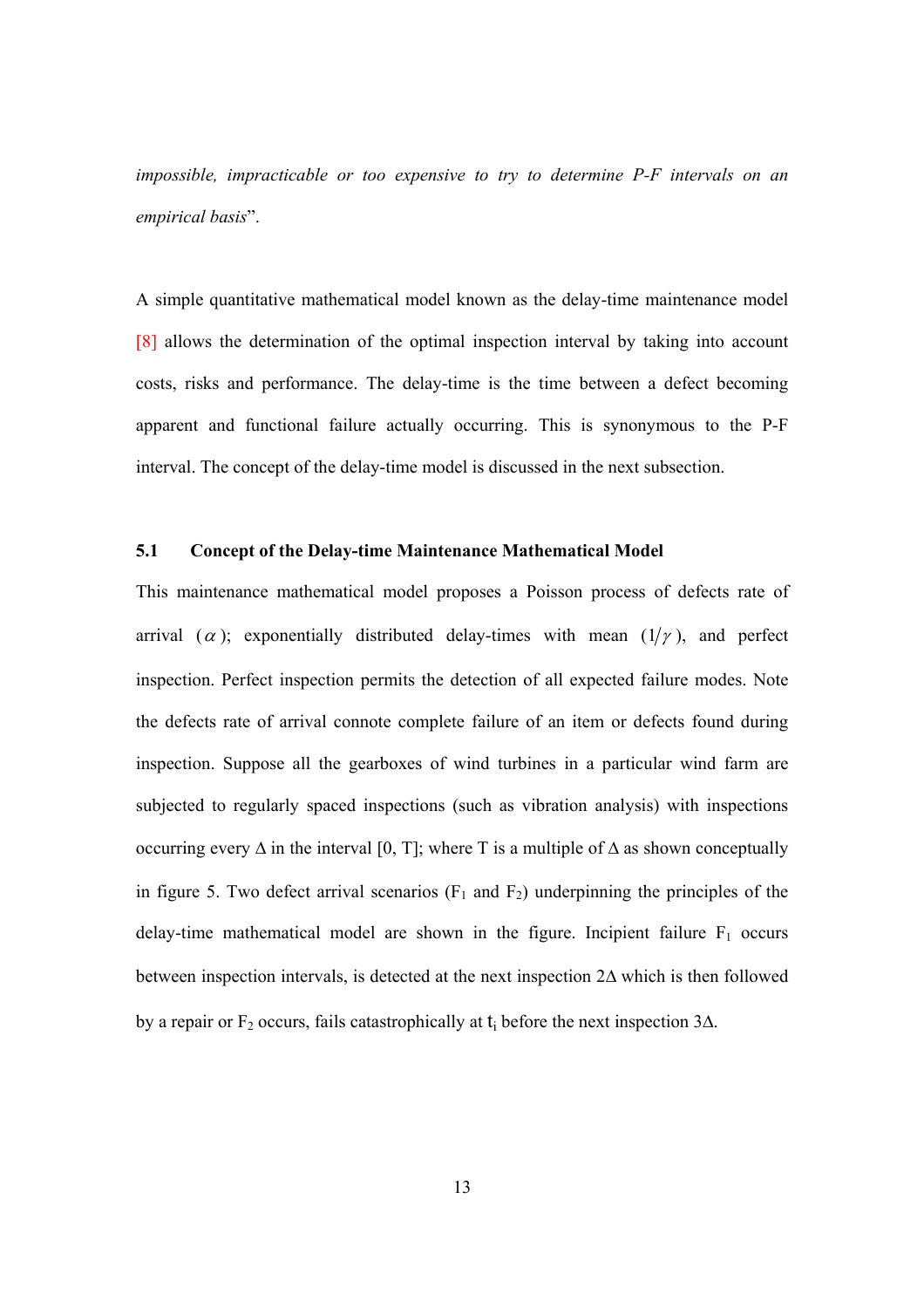

Figure 5 Delay-time concept

Thus, for a component observed over a period of T days with inspections equally spaced at intervals of ∆ days, the maximum likelihood estimates satisfy the expressions;

$$
\hat{\alpha} = \frac{n}{T} \tag{9}
$$

Where;  $\hat{\alpha}$  = defect rate, n = total number of defects observed (i.e. the sum of failed and repaired equipments), and  $T = period$  under consideration. Also

$$
\sum_{i=1}^{k} \frac{\hat{\gamma} t_i}{e^{\hat{\gamma} t_i} - 1} + \frac{(n-k)\hat{\gamma} \Delta}{e^{\hat{\gamma} \Delta} - 1} = (n-k) \tag{10}
$$

Where *k* failures are observed at times  $t_i$  ( $i = 1, \ldots, k$ ) from the last inspection, and *n* − *k* defects are found at inspections.  $\hat{\gamma}$  *and*  $\hat{\alpha}$  are estimates of  $\gamma$  *and*  $\alpha$  respectively. The optimal inspection interval,  $\Delta^*$  satisfies the expression

$$
(1 + \gamma \Delta^*)e^{-\gamma \Delta^*} = 1 - \frac{\gamma c_1}{\alpha c_2}
$$
, which has a solution provided  $\gamma c_1 < \alpha c_2$  (11)

Where  $c_1$  is the cost of inspection and repair, and  $c_2$  the cost or consequences of failure. The reader is referred to [20-22] for detailed derivation of the delay-time equations.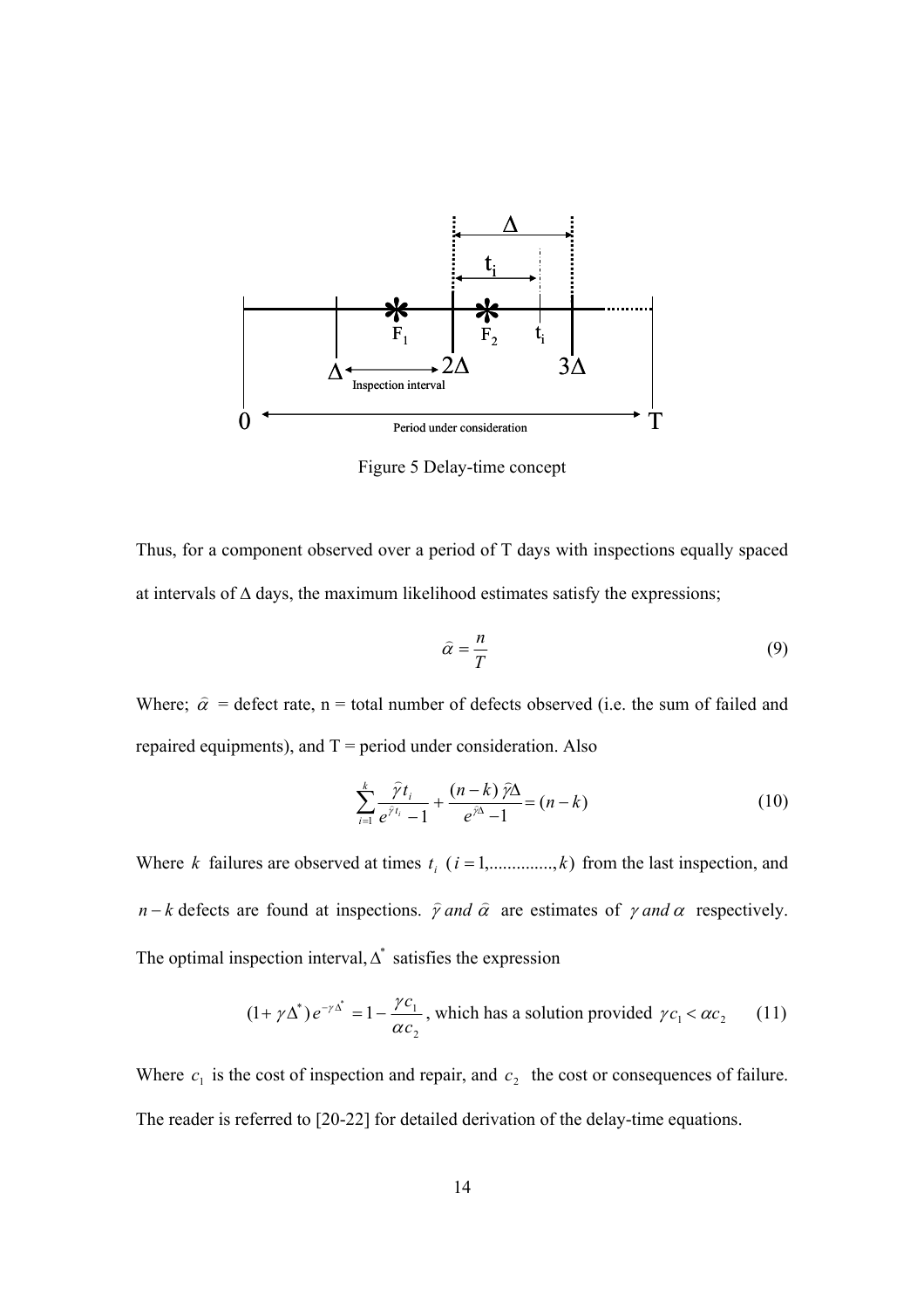#### 6 **Data Requirement and Collation**

Historical failure data pertinent to the components and subsystems of wind turbines will be extracted from the Supervisory Control and Data Acquisition (SCADA) system. The SCADA system records failures and the date and time of occurrence; this will be used in conjunction with maintenance Work Orders (WOs) of the same period to ascertain the specific type of failure and the components involved. In the compilation, information will be sourced from wind farms (comprising of turbines of different designs and capacity ratings) located within the same geographical region. The collated data will first be organised in accordance with the type, design and capacity of the wind turbines. For example, failure data of all 600 kW horizontal axis turbines will be extracted and collated. This will further re-grouped according to the subsystems and components of the wind turbine and then re-arranged in order of failure modes and dates.

### **7 Benefits and Institutional consideration of Maintenance Optimisation**

Effective implementation of maintenance optimisation will improve the reliability and availability of wind turbines as well as address the Health, Safety and Environmental issues. In addition, it will reduce the overall cost of operation and maintenance by revealing and focusing attention on problem areas. These will facilitate elimination of root causes of failures and also maximise the overall return on investment in wind farms. Improving the reliability, availability and maintainability of wind turbines and the associated grid connection facilities require useful infield failure and maintenance data. The significance of collating and storing the correct type of data has been emphasised in **[23]**. It is imperative to have comprehensive inventories (including specific location) of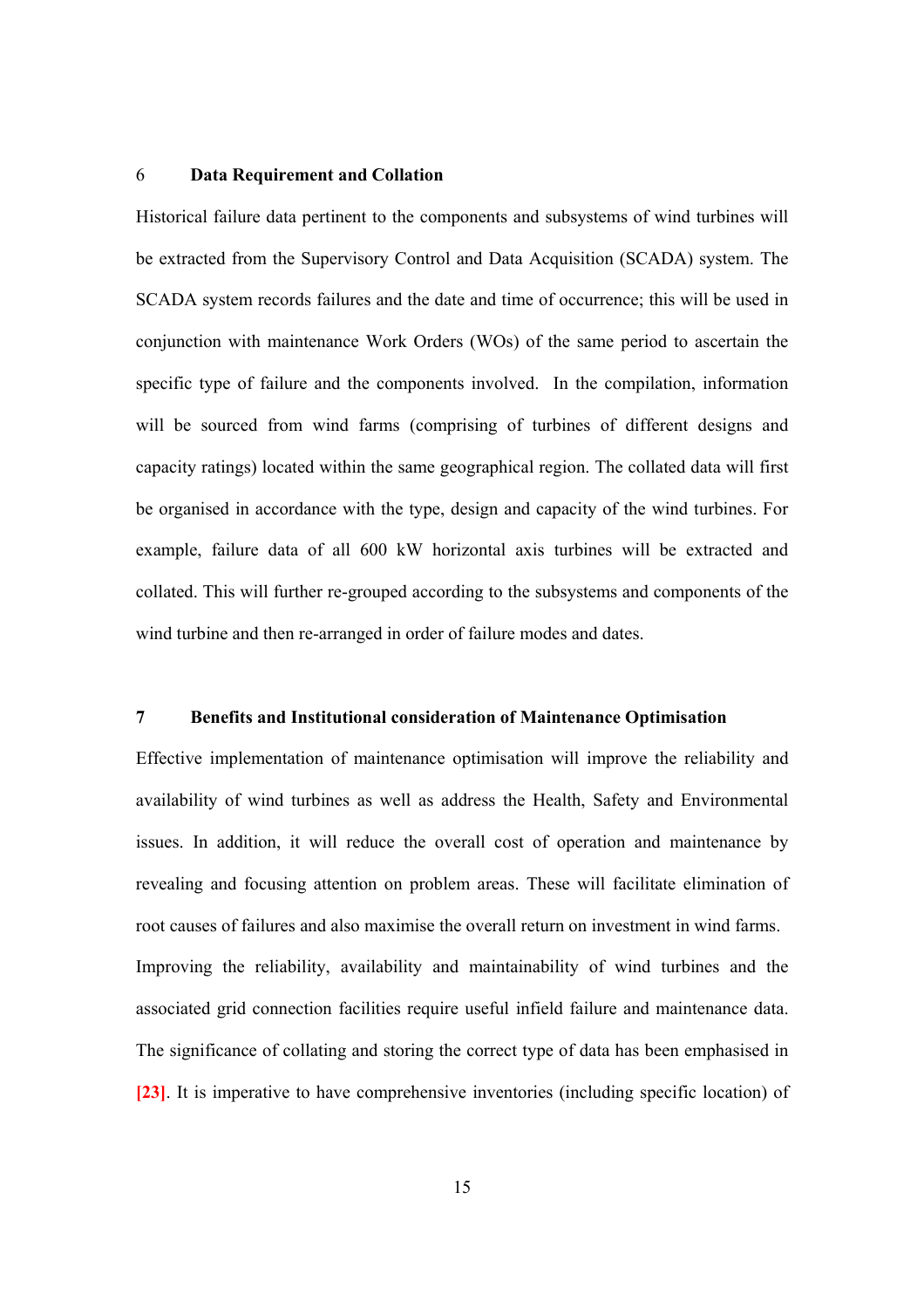all wind turbines of each type in an integrated asset register and data management system. The system should be robust to accommodate sequential recording of maintenance and failure data for each component in an RCM format. This will keep maintenance track record of each asset in a meaningful format that can be used for optimisation process and for an informed decision making process.

## **8 Conclusion and Future Work**

This paper has discussed the concept of two quantitative maintenance optimisation techniques; modelling system failures using monte-carlo simulation and the delay-time maintenance mathematical model. It has also discussed the relevance and applicability of the techniques to optimise the maintenance of wind turbines. The benefits as well as the institutional barriers have been presented. Further research work is being undertaken to collate field failure and maintenance data from collaborating wind farm operators. The collated data will be analysed using the two quantitative maintenance optimisation techniques presented in this paper. The results of the analyses will be compared and the overall out come is to be used in developing an optimised maintenance strategy for wind turbines.

# ACKNOWLEDGEMENTS

The authors would like to acknowledge the very helpful comments of two anonymous referees.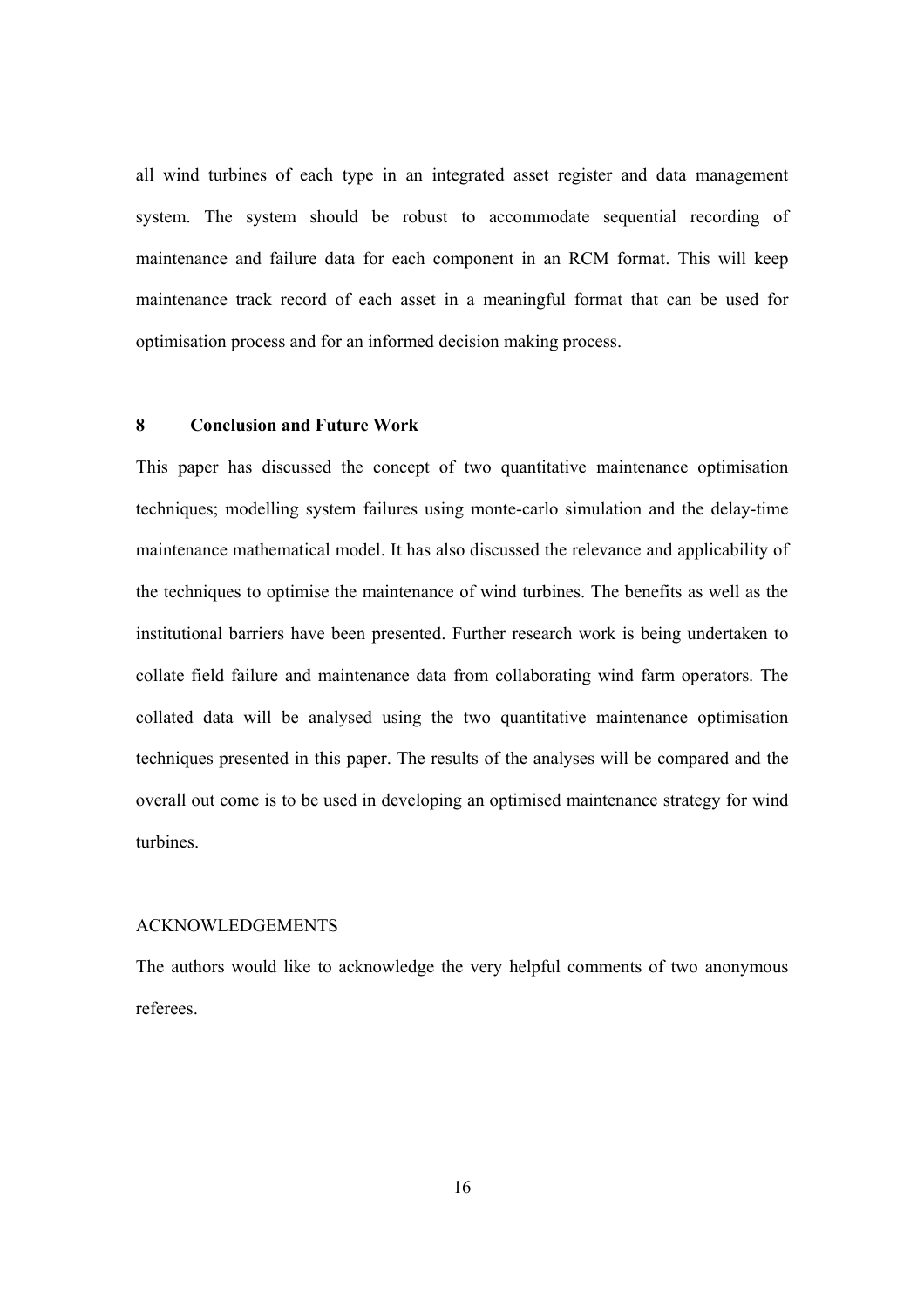## **9 References**

[1] Marsh, G., *Wind turbines how big can they get?* Refocus, 2005, 22-28. URL: www.re-focus.net.

[2] Gaudiosi, G., *Offshore wind energy prospects*, Renewable Energy, 1999, 16(1-4), 828-834.

[3] Rademakers, L. W. and Verbruggen, T., *Maintenance manager to control operation and maintenance of offshore wind farms*, International Journal of Environment and sustainable Development*,* 2002, 1(4), 370–378.

[4] Conover, K., VandenBosche, J., Rhoads, H. and Smith, B., *Review of operation and maintenance experience in the DOE-EPRI wind turbine verification program*, Proceedings of American Wind Energy Association's WindPower 2000, NREL/CP-500- 28620.

[5] Andrawus, J.A., Watson, J., Kishk, M. and Adam, A., *Determining an appropriate Condition-Based Maintenance strategy for wind turbines*, Proceedings of the 2<sup>nd</sup> Joint International Conference on "Sustainable Energy and Environment" Bangkok 2006, 275- 280.

[6] Andrawus, J.A., Watson, J., Kishk, M. and Adam, A., *The Selection of a Suitable Maintenance Strategy for Wind Turbines*, Wind Engineering, 2006, 30 (6), 471-486.

[7] Arthur. N., Optimisation *of vibration analysis inspection intervals for an offshore Oil and Gas water injection pumping system*, Proceedings of the I MECH E Part E Journal of Process Mechanical Engineering, Number E3, August 2005, 251-259.

[8] Scarf, P.A., *On the application of mathematical models in maintenance*, European Journal of Operational Research, 1997, 99, 493-506.

[9] British Standard Institution, *BS3811 Glossary of maintenance terms in terotechnology*, BSI, London, 1984.

[10] System Reliability Center URL:http://src.alionscience.com/pdf/MaintOptimDesc.pdf

 [11] Learney, V.C., Sharpe, D.J., and Infield, D., *Condition monitoring technique for optimisation of wind farm performance*, International Journal of COMADEM,1999, 2(1), 5–13.

[12] Dekker R., *Application of maintenance optimization models: a review and analysis*, Reliability Engineering and System Safety, 1996, 51, 229-240.